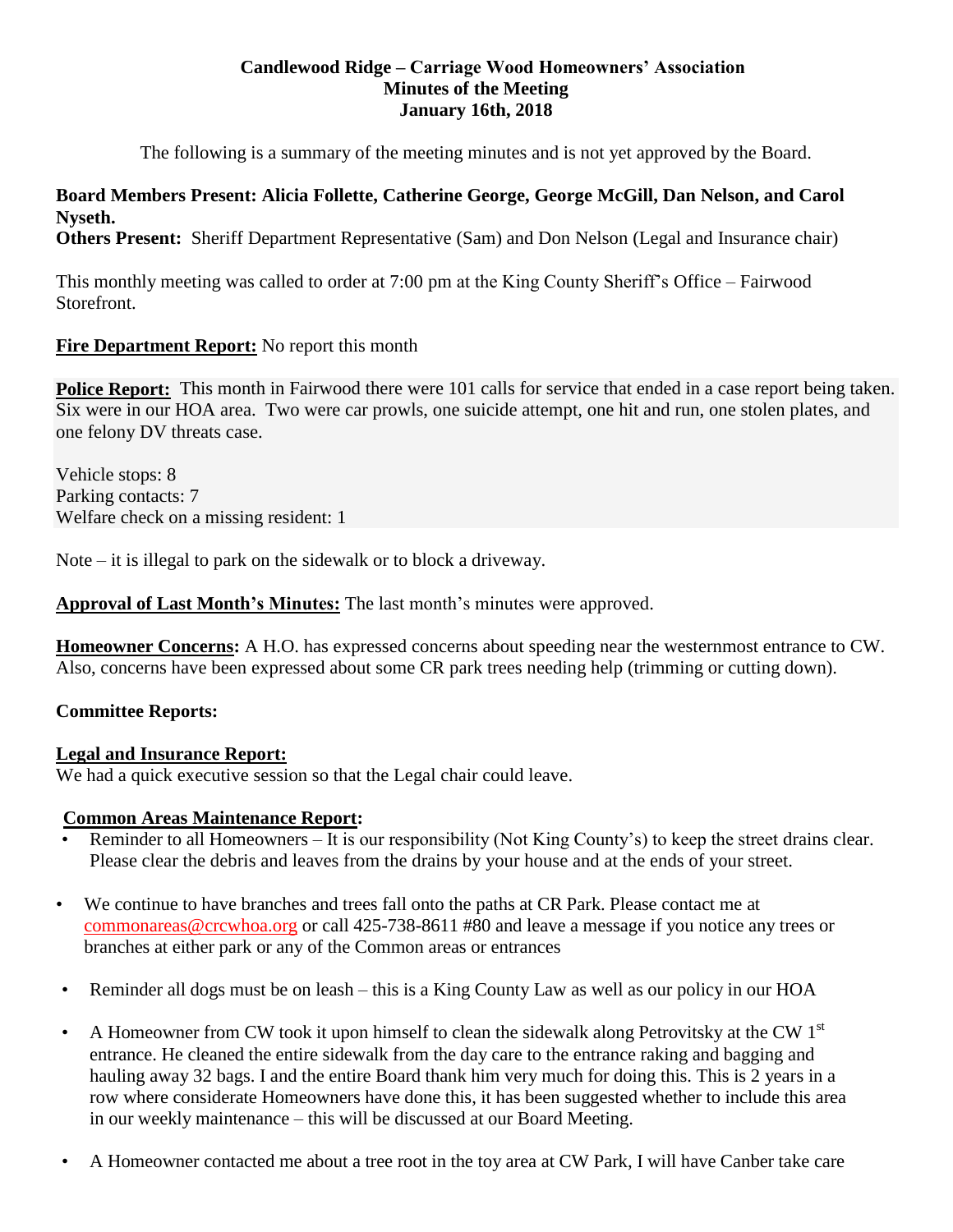of it.

- A Homeowner has notified me that the path from CR Div 2 into the Park has several trees that need trimming, I will have this done this month.
- The Portable toilet that was at the CR Park has finally been picked up. This was from when King County Streets did sidewalk work almost 2 months ago.
- PLEASE keep your street drains clear. The County does not do this it is up to each Homeowner to keep the street drains by their house clear. This means any street drain in front or on the side of your lot.
- King County Sheriff Patrols and requests will now be coordinated by the CAM Chair and monthly reports will be submitted before each monthly meeting. Please contact the Board with any areas of concern and we will do our best to accommodate.
- Please keep a watch for suspicious Activity and call 911
- **Reminder:** Our parks are private parks which exist for the use and enjoyment of HOA residents, their families and guests. They are not public parks. Our park usage rules apply to everyone. Following are some of the rules that have been established to maximize safety, and minimize liability and maintenance cost:
- A. Park Hours: 9:00 am to dusk.
- B. No Smoking, alcohol, drugs, loud music, golfing, motorized vehicles or **Fireworks** are allowed.
- C. Animals must be leashed and owners are responsible for cleaning up after their animals.

# **ACC Report:**

We accept ACR requests via e-mail when the form does not need paint chips. (All paint chips must be mailed or hand delivered.) It has been noted that paint requests have been received lately without paint chips as well as requests without ACR forms. All requests must be accompanied by ACR forms which must be signed, include a valid address and phone number and, if for paint or stain, must include paint chips and note which paint is for what part of the house (body, trim, deck, gutters, door, ...).

ACC requests for this month were: 2 tree removals 2 paint 1 new car port

**Complaints Negotiations Report:**

No new complaints.

# **Treasurer's Report:**

All is going well. Utilities and legal were over budget. Revenues were also up.

# **Community Events Committee**

Please note that, if a home owner wants to reserve a park, he or she should contact the CAM chair at [commonareas@crcwhoa.org](mailto:commonareas@crcwhoa.org) or call 425-738-8611 #80 and leave a message.

# **Cul-de-Sac Committee**

No report this month..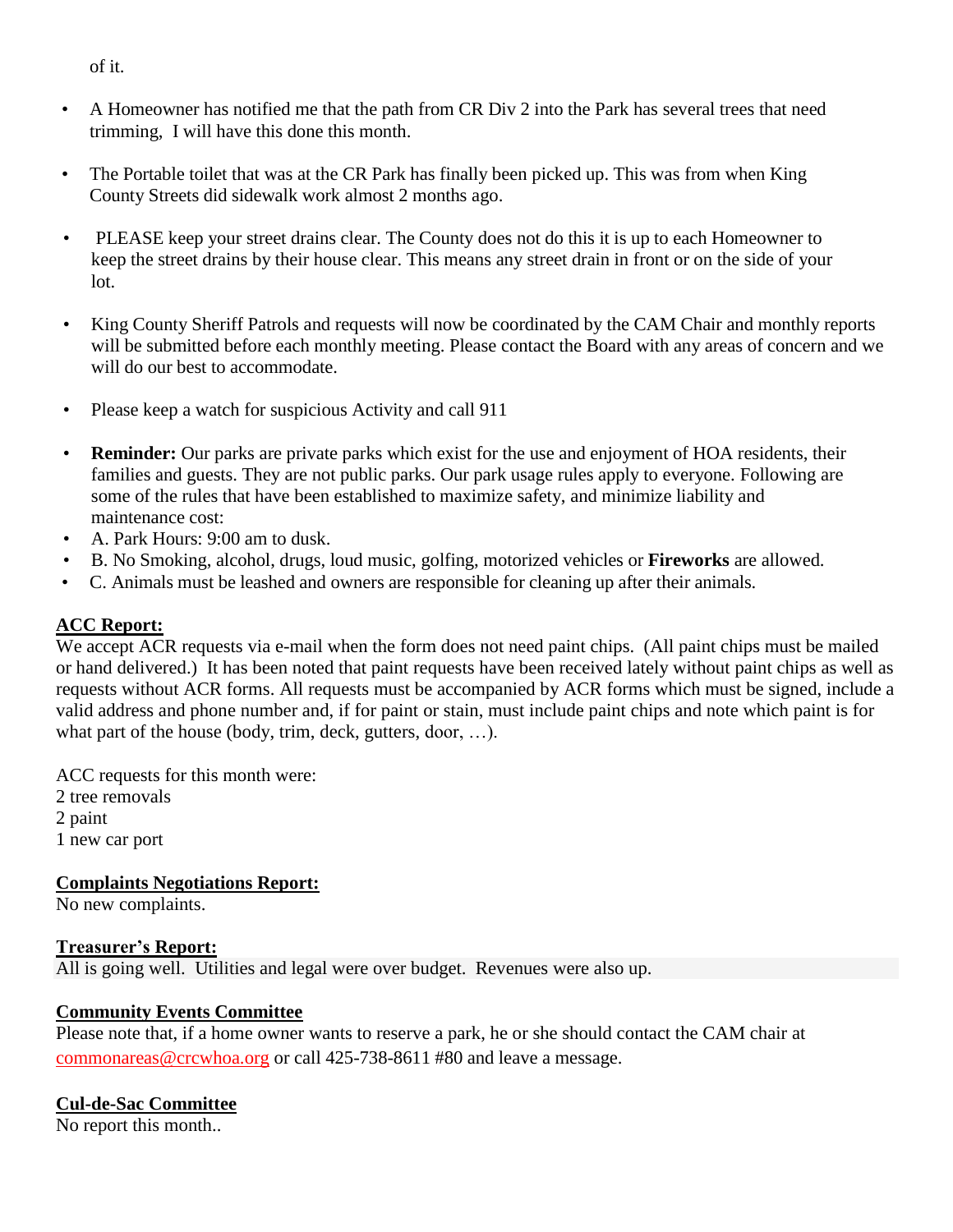# **Web Site:**

No report this month.

## **Capital Improvement Committee:**

No report this month.

## **Nominating Committee**

No report this month but need two new members.

## **Old Business:**

The 2018 annual meeting will be on Monday January 22. Don will provide the projector again this year.

## **New Business:**

Nothing this month.

If you would like to give us your email address in order to be added to our email announcements please send your info to **bookkeeper@crcwhoa.org**. No one will see your email and we will not give it to anyone.

Roles for the 2017 HOA Board Members

| George McGill       | President / Common Areas Chair / Cul-de-sac Chair |
|---------------------|---------------------------------------------------|
| Dan Nelson          | Vice President / Treasurer                        |
| Catherine George    | Reporting Secretary / ACC Chair / Web Master      |
| Alicia Follette     | Complaints                                        |
| Carol Nyseth        | Member at Large                                   |
| <b>Holly Jensen</b> | <b>Community Events Committee Chair</b>           |
| *Don Nelson         | Legal and Insurance                               |
|                     | * Volunteer, not a Board Member                   |
|                     |                                                   |

**Special Topics:** Visit our Website and contact the HOA via Email at:

Web – [www.crcwhoa.org](http://www.crcwhoa.org/)

Facebook - Candlewood Ridge/Carriagewood HOA

Email – [president@crcwhoa.org](mailto:president@crcwhoa.org) [info@crcwhoa.org](mailto:info@crcwhoa.org) [architecture@crcwhoa.org](mailto:architecture@crcwhoa.org)

If you would like to give us your email address in order to be added to our email announcements please send your info to [bookkeeper@crcwhoa.org.](mailto:bookkeeper@crcwhoa.org)

Please visit us on Facebook also.

# **Executive session:**

See earlier in the meeting..

A motion was made to adjourn the main meeting at 8:03pm.

# **Next Board Meetings:**

- February  $20^{th}$ ,  $2018$
- March  $20^{th}$ , 2018
- April  $17<sup>th</sup>$ , 2018
- May  $15^{th}$ , 2018
- June  $19^{th}$ , 2018
- July  $17^{th}$ , 2018
- August  $21<sup>st</sup>$ , 2018
- September  $18<sup>th</sup>$ , 2018